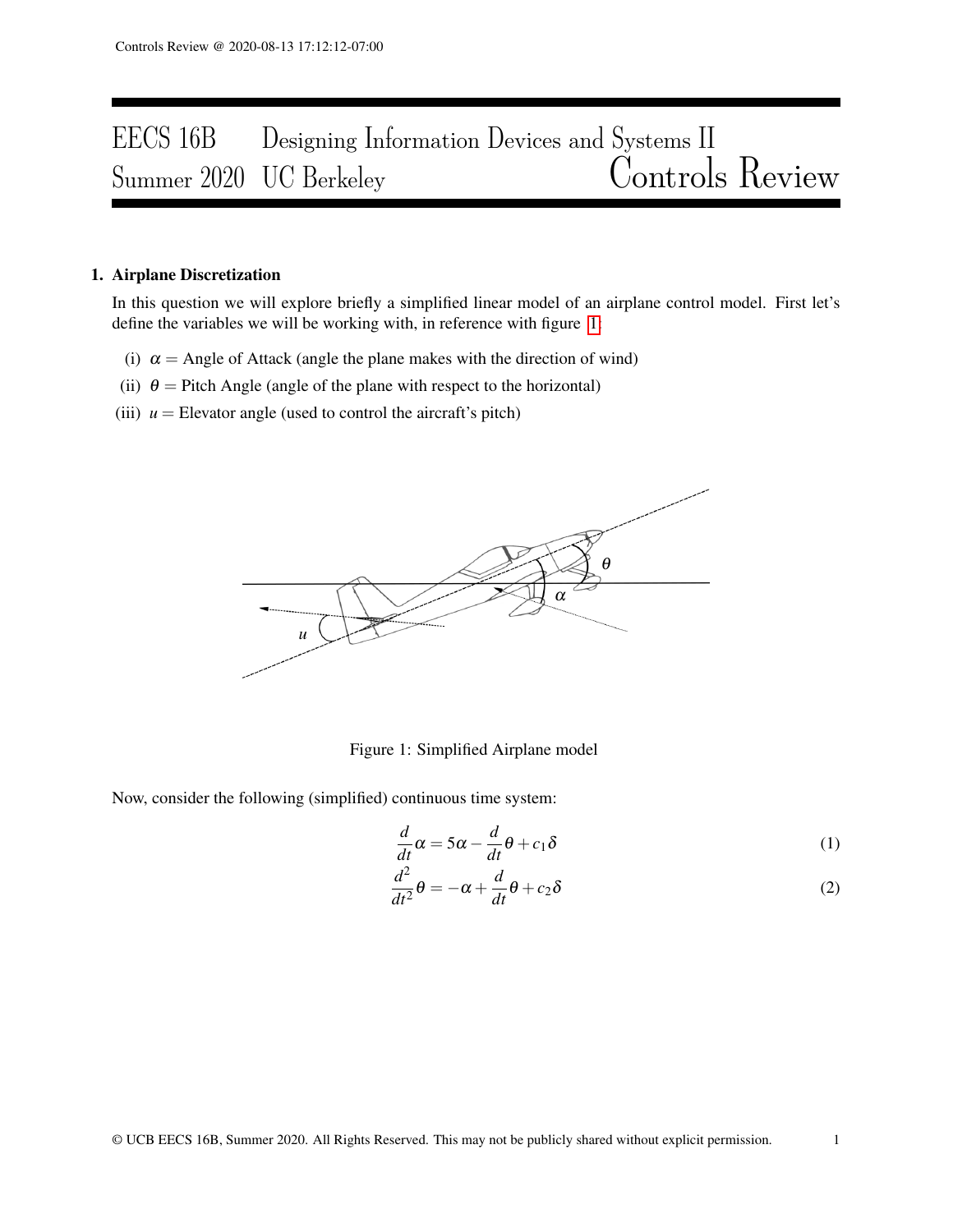(a) For the system of differential equations given, write the matrix differential equation as

$$
\frac{d}{dt}\vec{x} = A\vec{x} + B\delta
$$
\nSolution: We can define our state vector as 

\n
$$
\vec{x} = \begin{bmatrix} \alpha \\ \theta \\ \frac{d\theta}{dt} \end{bmatrix}
$$
\nto get the equations

\n
$$
\frac{d}{dt}x_1 = 5x_1 - x_3 + c_1\delta
$$
\n
$$
\frac{d}{dt}x_2 = x_3
$$
\n
$$
\frac{d}{dt}x_3 = -x_1 + x_3 + c_2\delta
$$

This gives us the following state-matrices

$$
A = \begin{bmatrix} 5 & 0 & -1 \\ 0 & 0 & 1 \\ -1 & 0 & 1 \end{bmatrix} \qquad B = \begin{bmatrix} c_1 \\ 0 \\ c_2 \end{bmatrix}
$$
 (3)

Alternatively since the state  $\theta$  is never used, we can pick  $\vec{x} =$  $\int \alpha$  $\begin{bmatrix} \alpha \\ \frac{d\theta}{dt} \end{bmatrix}$ with the following state-matrices.

$$
A = \begin{bmatrix} 5 & -1 \\ -1 & 1 \end{bmatrix} \qquad B = \begin{bmatrix} c_1 \\ c_2 \end{bmatrix} \tag{4}
$$

(b) Now, assume for some specific component values we get the following differential equation:

$$
\frac{d}{dt}\vec{x}(t) = \begin{bmatrix} 0 & 1 \\ -2 & -3 \end{bmatrix} \vec{x}(t) + \begin{bmatrix} 0 \\ 2 \end{bmatrix} u(t).
$$
 (5)

Unfortunately, we are unable to measure our state vector continuously. Suppose that we sample the system with some sampling interval *T*. Let us discretize the above system. Assume that we use piecewise constant voltage inputs  $u(t) = u[k]$  for  $t \in [k]$ ,  $(k+1)T$ .

Calculate a discrete-time system for Equation [\(5\)](#page-1-0)'s continuous-time vector system in the form:

<span id="page-1-0"></span>
$$
\vec{x}[k+1] = A_d \vec{x}[k] + \vec{b}_d[k].
$$

### Solution:

One way to discretize this system is to change coordinates to the eigenbasis, and discretize the individual scalar equations. Having done so, we can change coordinates back to the standard basis. Since *A* is diagonalizable, we can write  $A = V\Lambda V^{-1}$ , substitute into our differential equation, to get:

$$
\frac{d}{dt}\vec{x} = V\Lambda V^{-1}\vec{x} + \vec{b}u(t)
$$

$$
\frac{d}{dt}V^{-1}\vec{x} = \Lambda V^{-1}\vec{x} + V^{-1}\vec{b}u(t)
$$

$$
\frac{d}{dt}\vec{z} = \Lambda \vec{z} + V^{-1}\vec{b}u(t)
$$

*d*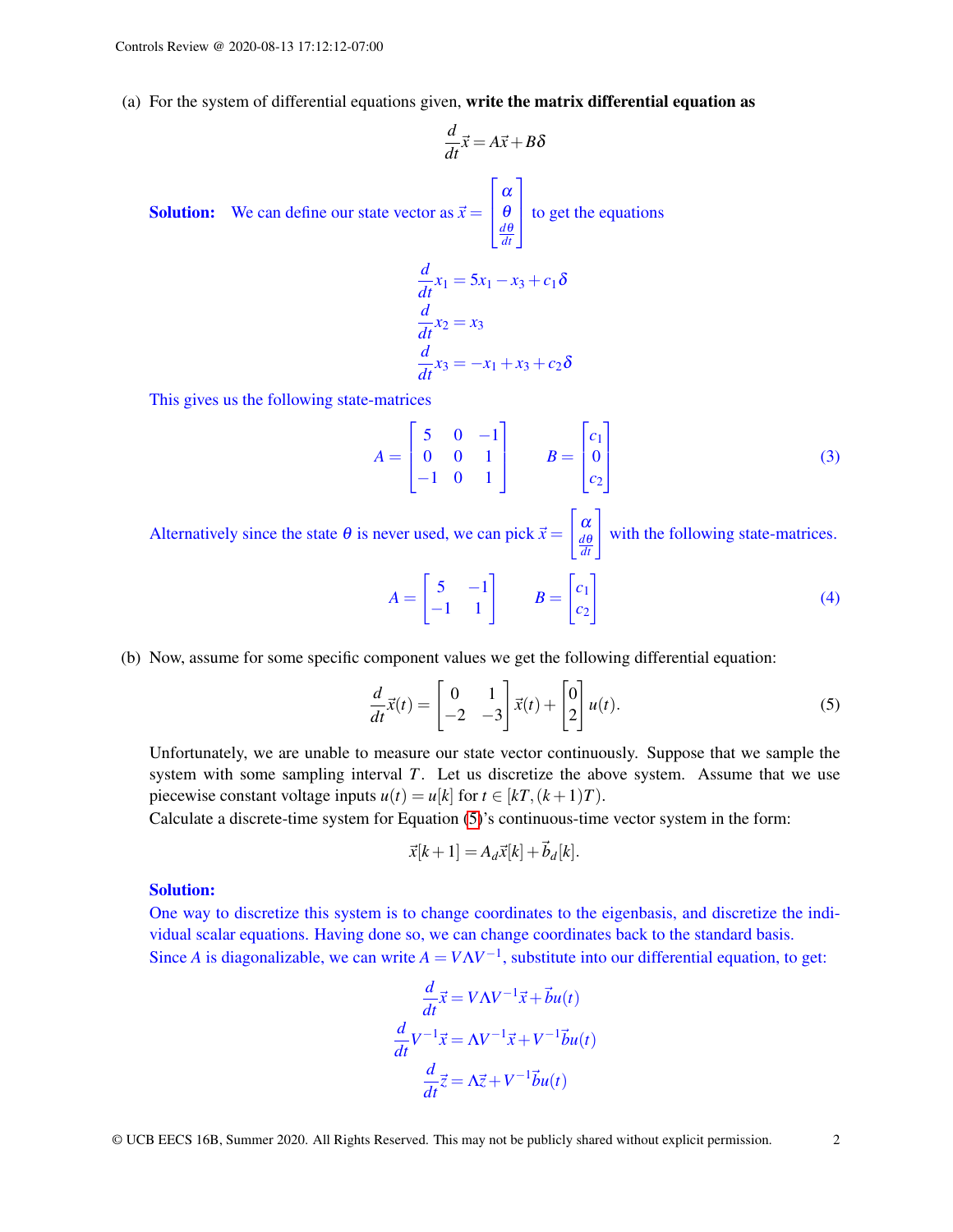Writing,  $\vec{z} = V^{-1}\vec{x}$ , we can diagonlize the system. We can also compute the following matrices

$$
V = \begin{bmatrix} 1 & -1 \\ -2 & 1 \end{bmatrix} \qquad \Lambda = \begin{bmatrix} -2 & 0 \\ 0 & -1 \end{bmatrix} \qquad V^{-1}\vec{b} = \begin{bmatrix} -2 \\ -2 \end{bmatrix}
$$

This gives us two differential equations

$$
\frac{d}{dt}z_1(t) = -2z_1(t) - 2u(t)
$$

$$
\frac{d}{dt}z_2(t) = -z_2(t) - 2u(t)
$$

Recall that the following scalar differential equation can be discretized as the following

$$
\frac{d}{dt}x(t) = \lambda x(t) + bu(t) \implies x[k+1] = e^{\lambda T}x[k] + b\frac{e^{\lambda T} - 1}{\lambda}u[k]
$$

Hence, we can discretize the system in this diagonal space, giving us

$$
z_1[k+1] = e^{-2T} z_1[k] + (e^{-2T} - 1)u[k]
$$
  

$$
z_2[k+1] = e^{-T} z_2[k] + 2(e^{-T} - 1)u[k]
$$

This gives us the equation

$$
\vec{z}[k+1] = \begin{bmatrix} e^{-2T} & 0 \\ 0 & e^{-T} \end{bmatrix} \vec{z}[k] + \begin{bmatrix} e^{-2T} - 1 \\ 2e^{-T} - 2 \end{bmatrix} u[k].
$$

Changing coordinates back to  $\vec{x}$  we see that

$$
A_d = \begin{bmatrix} 1 & -1 \\ -2 & 1 \end{bmatrix} \begin{bmatrix} e^{-2T} & 0 \\ 0 & e^{-T} \end{bmatrix} \begin{bmatrix} -1 & -1 \\ -2 & -1 \end{bmatrix}
$$

$$
\vec{b}_d = \begin{bmatrix} 1 & -1 \\ -2 & 1 \end{bmatrix} \begin{bmatrix} e^{-2T} - 1 \\ 2e^{-T} - 2 \end{bmatrix}
$$

Multiplying out the matrices, we get:

$$
A_d = \begin{bmatrix} 2e^{-T} - e^{-2T} & e^{-T} - e^{-2T} \\ 2e^{-2T} - 2e^{-T} & 2e^{-2T} - e^{-T} \end{bmatrix}
$$

$$
\vec{b}_d = \begin{bmatrix} e^{-2T} - 2e^{-T} + 1 \\ 2e^{-T} - 2e^{-2T} \end{bmatrix}
$$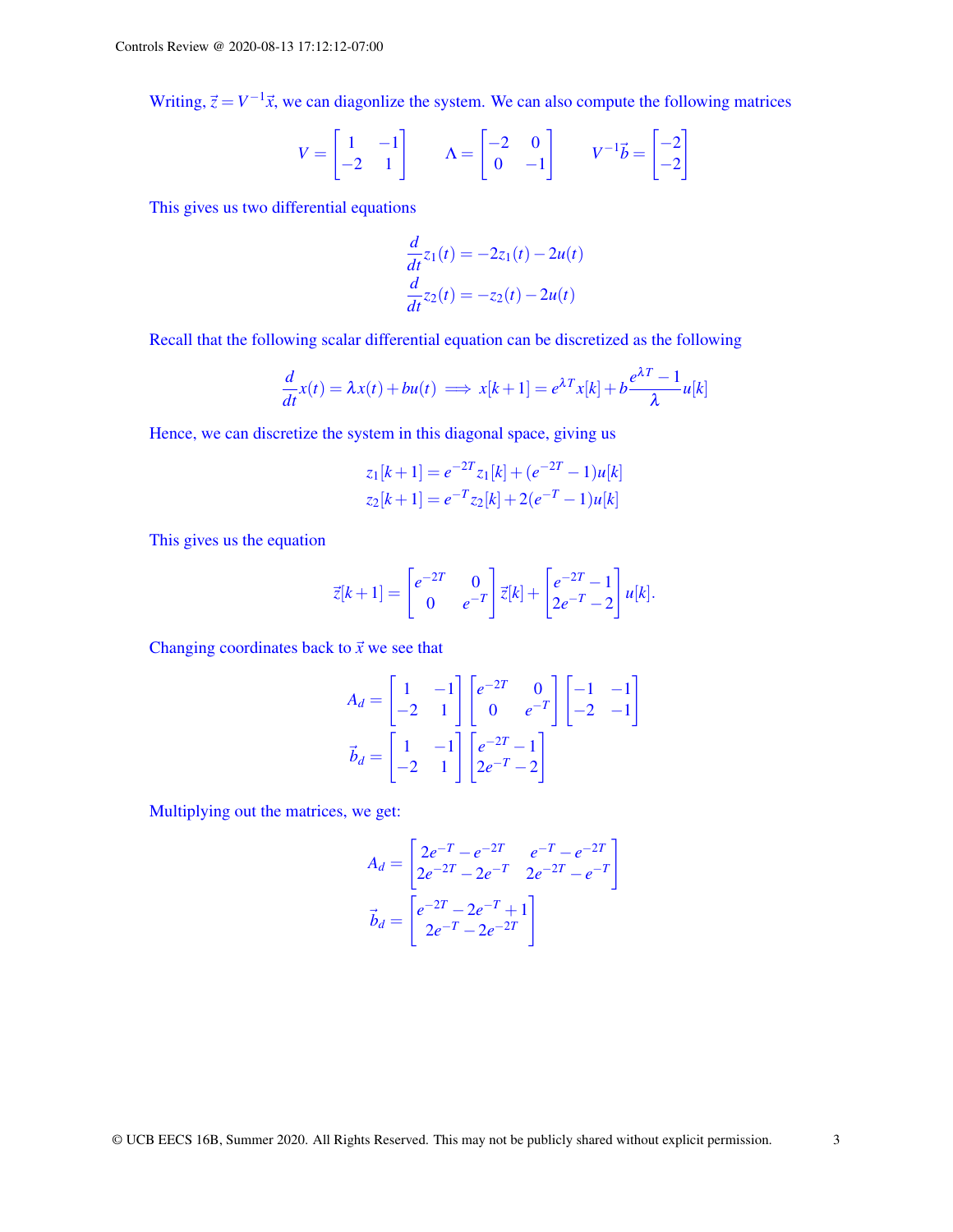### 2. Feedback Control of Op-Amps (X pts)

You have seen op-amps in negative feedback many times, and you have learned about feedback control. You may not have realized it yet, but these are actually related to each other.



Here, we introduce a dynamic model for a non-ideal op-amp in negative feedback:

$$
\frac{d}{dt}v_o(t) = -v_o(t) + Gu(t)
$$

where  $v_o$  is the output voltage, and  $u(t) = (v_+(t) - v_-(t))$  where  $v_+$  and  $v_-$  are the voltages at the positive and negative inputs respectively, and  $G > 2$  is a parameter that defines the op-amp's behavior.

(a) (X pts) Given the dynamic model for the nonideal op-amp, **assuming**  $v_+$  and  $v_-$  are not changing, for what value of  $v<sub>o</sub>$  will  $v<sub>o</sub>$  not be changing? Your answer should depend on  $v<sub>+</sub>, v<sub>-</sub>, G$ .

**Solution:** To find a steady-state value, set  $\frac{d}{dt} v_o(t) = 0$ , so the whole dynamic model simply becomes  $v_o(t) = Gu(t) = G(v_+(t) - v_-(t)).$ 

- (b) (X pts) In the above,  $v_-(t) = hv_o(t)$ . Pick values for the resistors  $R_1$  and  $R_2$  so that *h* equals  $\frac{1}{2}$ . **Solution:** The *h* from a resistive divider will be  $\frac{R_2}{R_1+R_2}$ , so to set that equal to  $\frac{1}{2}$ ,  $2R_2 = R_1 + R_2$ , so the resistors must be equal. It doesn't much matter which values you pick provided  $R_2 = R_1$ , but practical considerations tend to set the value somewhere between 10k and 10M.
- (c) (8 pts) Suppose we place the nonideal op-amp in resistive negative feedback using a voltage divider whose ratio is  $h = \frac{1}{2}$  $\frac{1}{2}$ , in other words set

$$
u(t) = v_+(t) - hv_o(t).
$$

Write out the new differential equation that relates  $v_o(t)$  to  $v_+(t)$ . Is this system stable? Briefly state why or why not.

Solution: Plugging the given value for *u* into the dynamical model,

$$
\frac{d}{dt}v_o(t) = -v_o(t) + G(v_+(t) - hv_o(t)) = -(1 + Gh)v_o(t) + Gv_+(t)
$$

The eigenvalue has therefore changed from  $-1$  to  $-1 - Gh$ , which means the system will be stable provided  $G > -2$ . Since we have been given that  $G > 2$ , the eigenvalue is definitely negative and there is no stability issue.

(d) (4 pts) If we had swapped the roles of the positive and negative terminals of the op-amp (i.e. had hooked the nonideal op-amp up in positive feedback so that  $u(t) = hv_o(t) - v_-(t)$ .) would the resulting closed-loop system have been stable? Briefly state why or why not.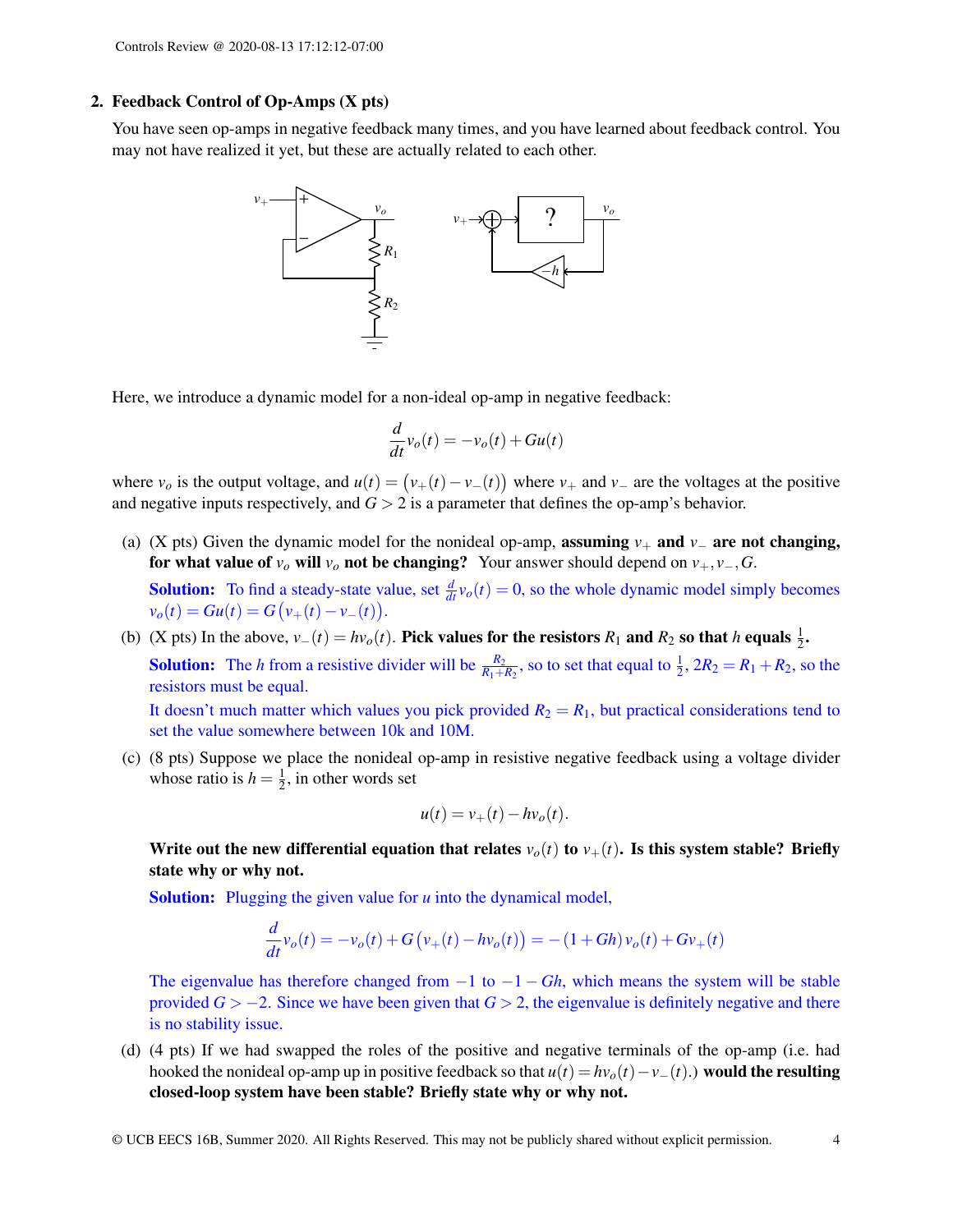Solution: Plugging in the new given value for *u* into the dynamic model, this time we get

$$
\frac{d}{dt}v_o(t) = -v_o(t) + G\left(hv_o(t) - v_-(t)\right) = (Gh - 1)v_o(t) - v_-(t)
$$

This eigenvalue is *Gh*−1, which (because we know *G* > 2) is positive, so the system is not stable.

(e) (10 pts) For the closed-loop system in negative feedback (from part (c)) using resistor values that set  $h=\frac{1}{2}$  $\frac{1}{2}$ , assume that the output voltage starts at 0V at time 0 and that  $v_{+}(t)$  was 0V but then jumps up to 1 $\overline{V}$  at time 0. How long will it take for  $v_o(t)$  to reach 1V? Your answer should be in terms of *G*.

**Solution:** Since our dynamical model is a simple first-order differential equation of the style we have seen repeatedly in 16, we can explicitly solve it without too much trouble.

The first step is to figure out what the formal steady-state would be after the transition — i.e. at what  $v_o$  would the derivative be zero. By inspection, the answer is  $\frac{Gv_+}{Gh+1}$ .

Now, we can change variables to see the transient behavior and consider  $\tilde{v}_o(t) = v_o(t) - \frac{Gv_+}{Gh_+}$  $\frac{Gv_+}{Gh+1}$ . It is clear that  $\frac{d}{dt}\tilde{v}_o(t) = \frac{d}{dt}v_o(t)$  and hence the relevant differential equation is:

$$
\frac{d}{dt}\tilde{v}_o(t) = -(1+Gh)v_o(t) - v_+ = -(1+Gh)\tilde{v}_o(t).
$$

This has the solution  $\tilde{v}_o(t) = e^{-(1+Gh)t} \tilde{v}_o(0)$  where the initial condition for the transient is clearly  $\tilde{v}_o(0) = -\frac{Gv_+}{1+Gh}$ . Putting it all together, we get:

$$
v_o(t) = \frac{G}{1 + Gh} \left( 1 - e^{-(1 + Gh)t} \right) v_+
$$

Then substituting in the parameters  $v_{+} = 1$ ,  $h = \frac{1}{2}$  $\frac{1}{2}$ , we can set  $v_o(t) = 1$  and solve for *t*:

$$
1 = \frac{2G}{2+G} \left( 1 - e^{-(1+G/2)t} \right)
$$

$$
\frac{2+G}{2G} = 1 - e^{-(1+G/2)t}
$$

$$
e^{-(1+G/2)t} = 1 - \frac{2+G}{2G} = \frac{G-2}{2G}
$$

$$
\left( 1 + \frac{G}{2} \right)t = \ln \frac{2G}{G-2}
$$

$$
t = \frac{\ln \frac{2G}{G-2}}{1+G/2}
$$

It is pretty common in practice (because *G* is usually very large, typically something like a million) to assume the final value is exactly 2; under that assumption we can solve the problem much more easily by observing that the *t* we're looking for is halfway between our initial and final values:  $e^{\lambda t} = \frac{1}{2}$  $\frac{1}{2}$ , so

$$
t = \frac{-\ln 2}{\lambda} = \frac{\ln 2}{1 + G/2}
$$

That's pretty close to the value from the real method, and becomes closer as *G* gets larger.

## (f) (4 pts) What happens to the answer of the previous part if  $G \rightarrow \infty$ ?

**Solution:** Hopefully it is intuitively clear that it should turn to 0; the more negative our eigenvalue, the faster the system responds, so when our eigenvalue goes to −∞, the system should respond instantly. If we actually mathematically take the limit of the answer in the previous part, we do in fact get 0 since the log in the numerator is approaching a limit while the *G* in the denominator is growing. So both intuition and math agree.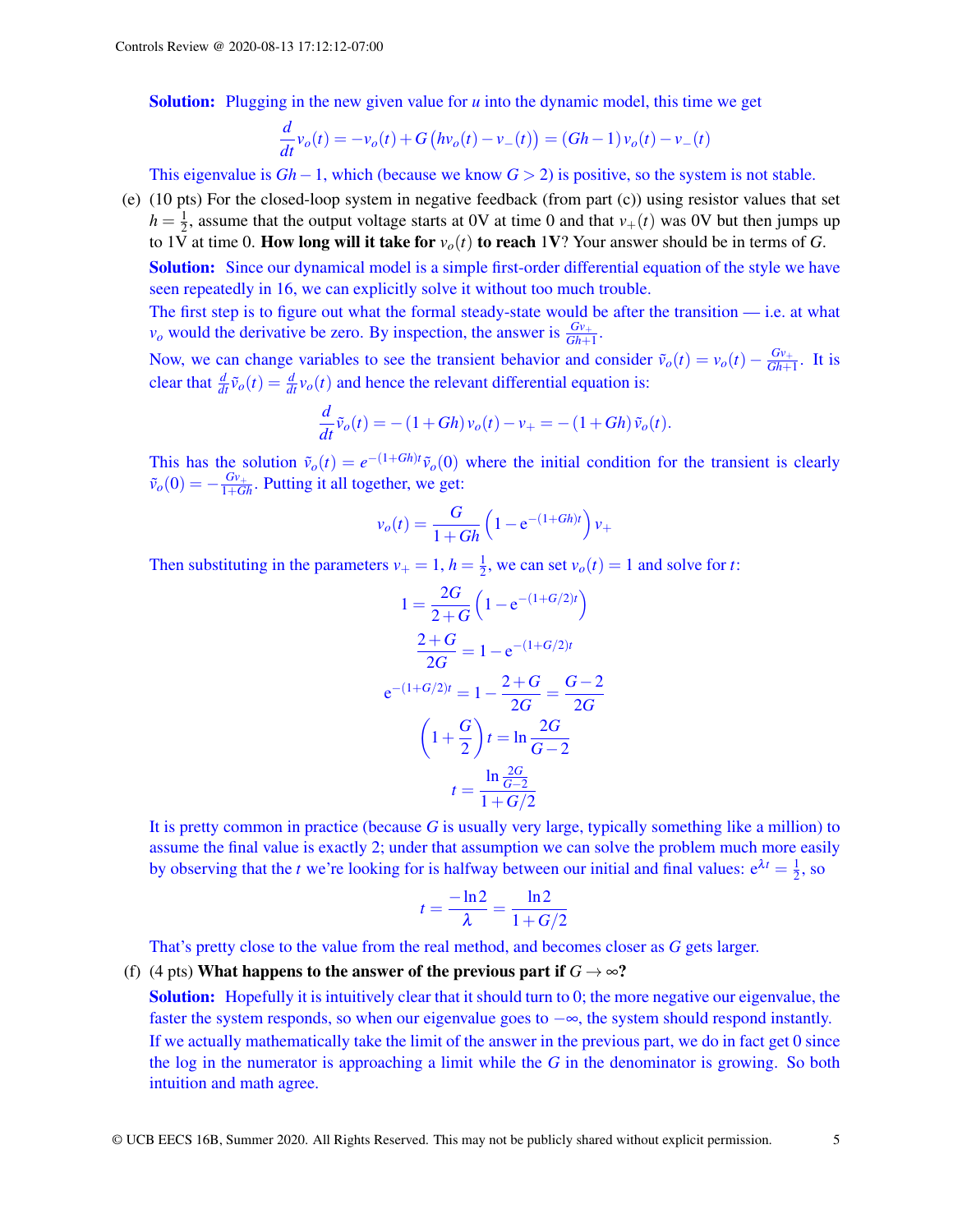#### 3. System Identification

In this question, we will take a look at how to identify a system by taking experimental data taken from a (presumably) linear system to learn a discrete-time linear model for it using the least-squares.

The visual below shows our experimental procedure of giving an input sequence  $u(k)$  and taking observations  $x(k+1)$ .



We will start by assuming the model for the system is  $x(k+1) = \alpha x(k) + \beta u(k) + e(k)$ .

(a) Given the sequence of inputs  $u(0), u(1), u(2)$  and initial state  $x(0)$  set up a Least Squares problem to estimate  $\alpha$  and  $\beta$ .

**Solution:** We will feed in the sequence of inputs  $u(0), u(1), u(2)$  and observe states  $x(1), x(2), x(3)$ . Given the observations, we can set up the following system of equations:

$$
x(1) = \alpha x(0) + \beta u(0) + e(0)
$$
  
\n
$$
x(2) = \alpha x(1) + \beta u(1) + e(1)
$$
  
\n
$$
x(3) = \alpha x(2) + \beta u(2) + e(2)
$$

This can then be written as the following matrix-vector equation:

| $\vert x(1) \vert$<br>$\vert x(2) \vert$<br>$\vert x(3) \vert$ | $\left  x(0) \right  u(0) \right $<br>$\left  x(1) \quad u(1) \right $<br>u(2)<br>$\vert x(2) \vert$ | $\lceil \alpha \rceil$ | $\left e(0)\right $<br>(e(1))<br> e(2) |
|----------------------------------------------------------------|------------------------------------------------------------------------------------------------------|------------------------|----------------------------------------|
|----------------------------------------------------------------|------------------------------------------------------------------------------------------------------|------------------------|----------------------------------------|

Which can equivalently be written as:

$$
\vec{y} = D\vec{p} + \vec{e}
$$

The Least Squares problem minimizes the norm of the vector  $\vec{e}$  and can be written as

$$
\min_{\vec{p}} \|\vec{e}\| = \min_{\vec{p}} \|\vec{y} - D\vec{p}\|
$$

(b) When will the Least Squares problem set up in part (a) have a unique solution?

**Solution:** In order to use Least Squares, the matrix  $D<sup>T</sup>D$  must be invertible. This is equivalent to saying that the matrix *D* is full rank or has linearly independent columns.

(c) Using this fact from the previous part, what is the minimum number of measurements we need to make in order to set up a Least Squares problem?

**Solution:** If we make *n* measurements, the matrix *D* will be of size  $n \times 2$ . The matrix *D* must have at least 2 rows for it to be full rank. Therefore, we must take at least 2 measurements ot set up a Least Squares problem. Note that this does not mean any 2 measurements will give a unique least square solution.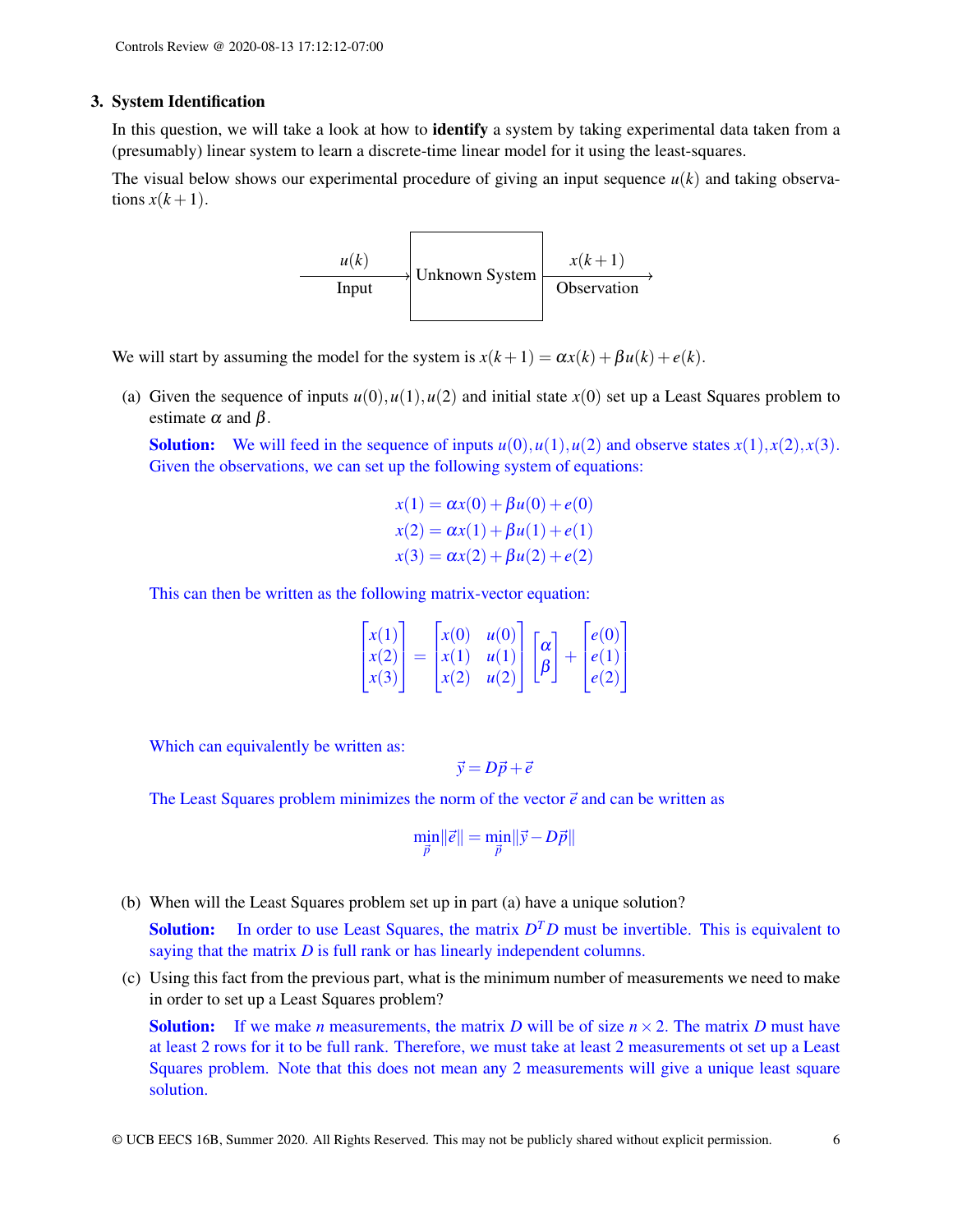(d) Given the initial state  $x(0) = 1$ , input sequence  $u(0) = 1$ ,  $u(1) = 1$  and observations  $x(1) = -1$ ,  $x(2) = 1$ 3, provide estimates for  $\alpha$  and  $\beta$ .

**Solution:** We first create our *D* matrix and  $\vec{y}$  vector.

$$
D = \begin{bmatrix} x(0) & u(0) \\ x(1) & u(1) \end{bmatrix} = \begin{bmatrix} 1 & 1 \\ -1 & 1 \end{bmatrix} \quad \vec{y} = \begin{bmatrix} x(1) \\ x(2) \end{bmatrix} = \begin{bmatrix} -1 \\ 3 \end{bmatrix}
$$

Then the least-squares estimate  $\hat{p}$  can be computed as follows:

$$
\hat{p} = (D^T D)^{-1} D^T \vec{y} = \begin{bmatrix} \frac{1}{2} & 0\\ 0 & \frac{1}{2} \end{bmatrix} \begin{bmatrix} 1 & -1\\ 1 & 1 \end{bmatrix} \begin{bmatrix} -1\\ 3 \end{bmatrix} = \begin{bmatrix} \frac{1}{2} & -\frac{1}{2} \\ \frac{1}{2} & \frac{1}{2} \end{bmatrix} \begin{bmatrix} -1\\ 3 \end{bmatrix} = \begin{bmatrix} -2\\ 1 \end{bmatrix}
$$

(e) Now let's consider the model  $x(k+1) = \alpha x(k) + \beta_0 + \beta_1 u(k) + e(k)$ . Give an input sequence of length 3 where Least Squares will fail.

Solution: The data matrix *D* will be:

$$
D = \begin{bmatrix} x(0) & 1 & u(0) \\ x(1) & 1 & u(1) \\ x(2) & 1 & u(2) \end{bmatrix}
$$

Least Squares will fail when the matrix *D* is not full rank. An input sequence that will make Least Squares fail is  $u(0) = 1, u(1) = 1, u(2) = 1$ . Another example is  $u(0) = x(0), u(1) = x(1), u(2) = x(2)$ .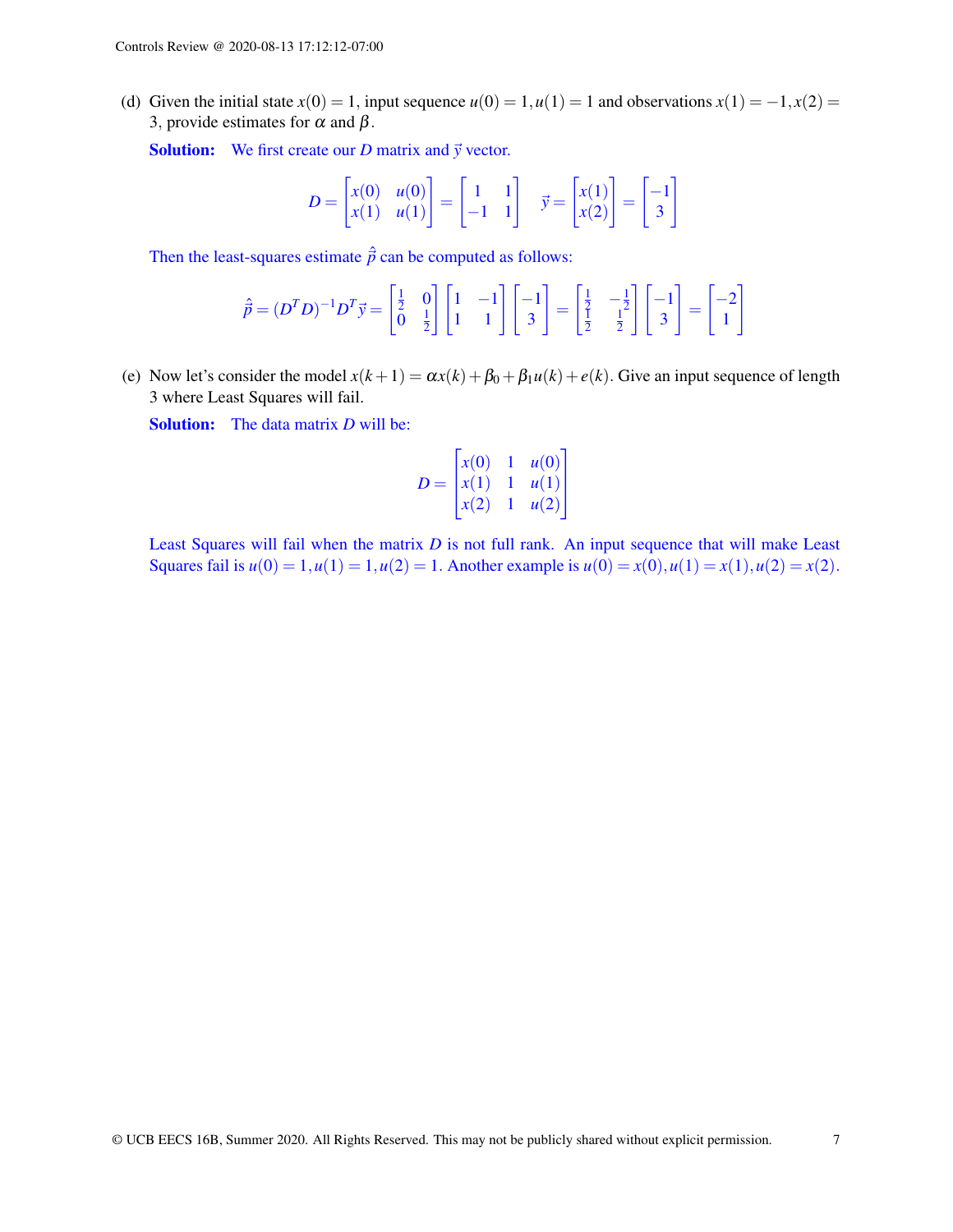#### 4. Inverted Pendulum

We will now take a look at the same pendulum from the previous question but around a new equilibrium

point  $\vec{x}^* =$  $\lceil \pi$ 0 1 and  $u^* = 0$ .



To recall, the kinetics of this pendulum over time can be represented by the following differential equation:

$$
\frac{d^2\theta}{dt^2} + \frac{b}{m}\frac{d\theta}{dt} + \frac{g}{L}\sin\theta = \frac{\cos\theta}{mL}u\tag{6}
$$

## (a) What is the linearized system around this operating point?

**Solution:** We can use the Jacobian matrix from before

$$
J_{\vec{x}} = \begin{bmatrix} 0 & 1 \\ -\frac{g}{L}\cos x_1 - \frac{\sin x_1}{mL}u & -\frac{b}{m} \end{bmatrix} \text{ and } J_u = \begin{bmatrix} 0 \\ \frac{\cos x_1}{mL} \end{bmatrix}
$$

Evaluating at our new equilibrium points  $\vec{x}^*, u^*$  we get

$$
J_{\vec{x}}|_{\vec{x}^*} = \begin{bmatrix} 0 & 1 \\ \frac{g}{L} & -\frac{b}{m} \end{bmatrix} \text{ and } J_u|_{u^*} = \begin{bmatrix} 0 \\ -\frac{1}{mL} \end{bmatrix}
$$

This means our new linearized system is

$$
\frac{d}{dt}\vec{x}_{\ell} = \begin{bmatrix} 0 & 1\\ \frac{g}{L} & -\frac{b}{m} \end{bmatrix} \vec{x}_{\ell} + \begin{bmatrix} 0\\ -\frac{1}{mL} \end{bmatrix} u
$$

Where  $\vec{x}_\ell = \vec{x} - \vec{x}^*$ .

(b) Is this linearized system stable when  $b > 0$ ?

**Solution:** We can compute the characteristic polynomial to be  $\lambda^2 + \frac{b}{m}$  $\frac{b}{m}\lambda - \frac{g}{L}$  $\frac{g}{L}$ . This means that the eigenvalues will be:

$$
\lambda = -\frac{b}{2m} \pm \frac{1}{2} \sqrt{\left(\frac{b}{m}\right)^2 + \frac{4g}{L}}
$$

Since *m*, *g*, *L* are all positive and  $\sqrt{\frac{b}{2n}}$  $\left(\frac{b}{2m}\right)^2 + \frac{g}{L} > \frac{b}{2m}$  $\frac{b}{2m}$ , there will be one eigenvalue with real part greater than zero meaning the system is unstable.

© UCB EECS 16B, Summer 2020. All Rights Reserved. This may not be publicly shared without explicit permission. 8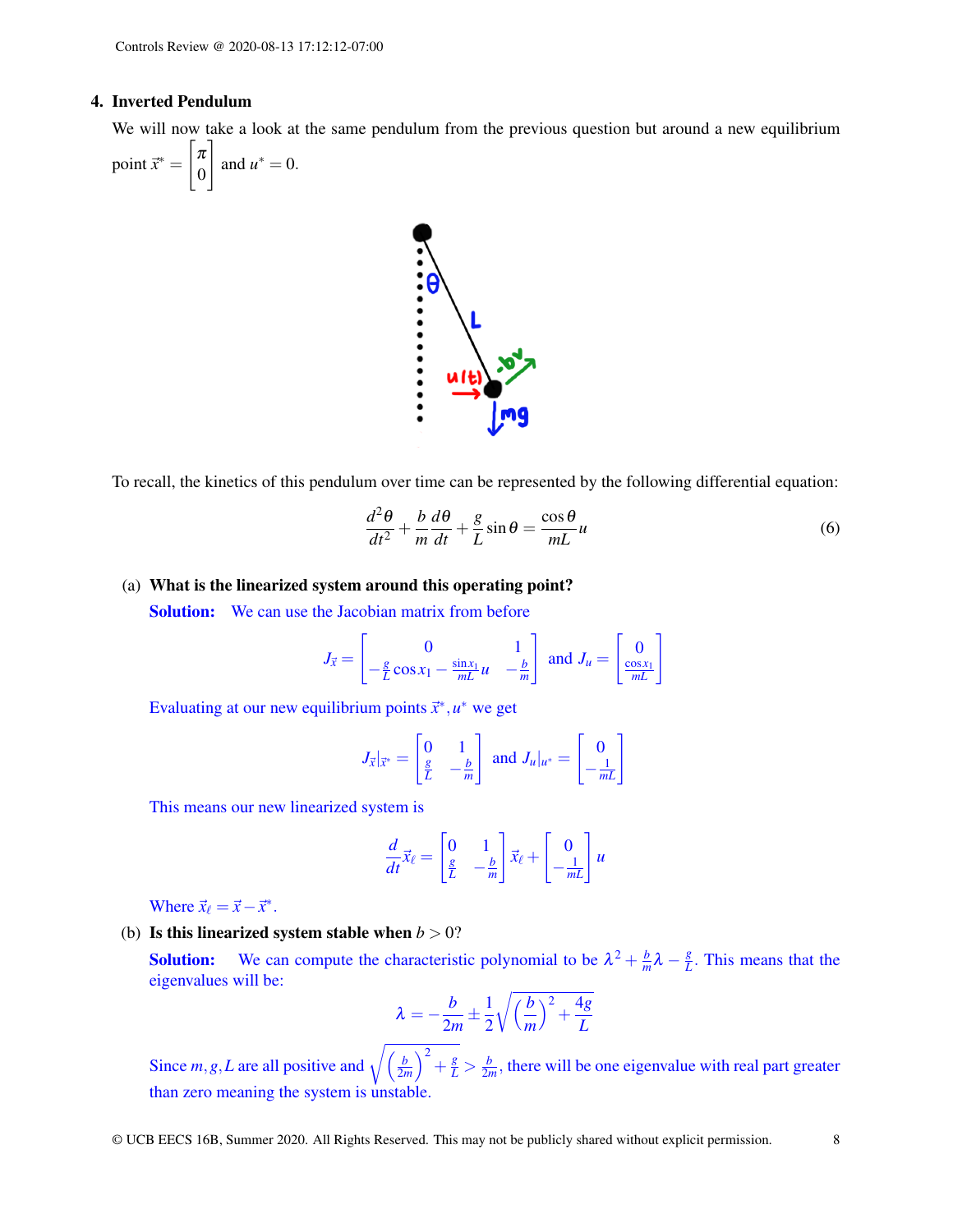(c) Show that the system can be put in CCF for the given physical values:  $b = 2$ ,  $m = 2$ ,  $g = 10$ ,  $L = \frac{1}{2}$  $rac{1}{2}$ . *Hint: You will have to make some modification to the input.*

**Solution:** If we reverse the direction of our input letting  $u_{new} = -u$  then we see that the system is indeed in Controllable Canonical Form:

$$
\frac{d}{dt}\vec{x}_{\ell}(t) = \begin{bmatrix} 0 & 1 \\ 20 & -1 \end{bmatrix} \vec{x}_{\ell}(t) + \begin{bmatrix} 0 \\ 1 \end{bmatrix} u_{new}(t)
$$

#### (d) Is this linearized system controllable?

Solution: We can claim that this system is controllable, since it is in Controllable Canonical Form when  $mL = 1$ . Alternatively we can also compute the controllability matrix as:

$$
\mathscr{C} = \begin{bmatrix} 0 & -\frac{1}{mL} \\ -\frac{1}{mL} & \frac{b}{m^2L} \end{bmatrix}
$$

Since  $\frac{1}{mL}$  cannot be zero, the second column cannot be a scalar multiple of the first. Therefore, the controllability matrix is full rank, and the system is controllable.

(e) Design a feedback controller so that the eigenvalues of the system will be  $\lambda_1 = -2$ ,  $\lambda_2 = -3$ . **Solution:** Setting  $u_{new} = K\vec{x}(t)$  as the input, where  $K = \begin{bmatrix} k_1 & k_2 \end{bmatrix}$ , the closed-loop matrix will be:

$$
A_{cl} = \begin{bmatrix} 0 & 1 \\ 20 + k_1 & -1 + k_2 \end{bmatrix}
$$

We know that the characteristic polynomial of this matrix will be  $\lambda^2 - (-1 + k_2)\lambda - (20 + k_1)$ . To make the eigenvalues  $-2$  and  $-3$ , we want our characteristic polynomial to be  $\lambda^2 + 5\lambda + 6$  so picking  $k_1 = -26$  and  $k_2 = -4$  will suffice. Note that this is equivalent to picking  $u = -K\vec{x} = \begin{bmatrix} 26 & 4 \end{bmatrix} \vec{x}$ 

(f) Suppose that we our feedback controller is limited and can only give feedback to the  $\theta$  variable. In other words,  $K = \begin{bmatrix} k & 0 \end{bmatrix}$  . Is it still possible to pick eigenvalues that will make the system stable?

**Solution:** This is equivalent to the scenario above in which  $k_1 = k$  and  $k_2 = 0$  meaning the characteristic polynomial will be

$$
\lambda^2+\lambda-(20+k_1)
$$

Therefore it is possible to stabilize the system is we pick  $k_1 < -20$ . An example will be  $k_1 = -\frac{81}{4}$  $\frac{31}{4}$  and there would be a repeated eigenvalue of  $\lambda = -\frac{1}{2}$  $\frac{1}{2}$ .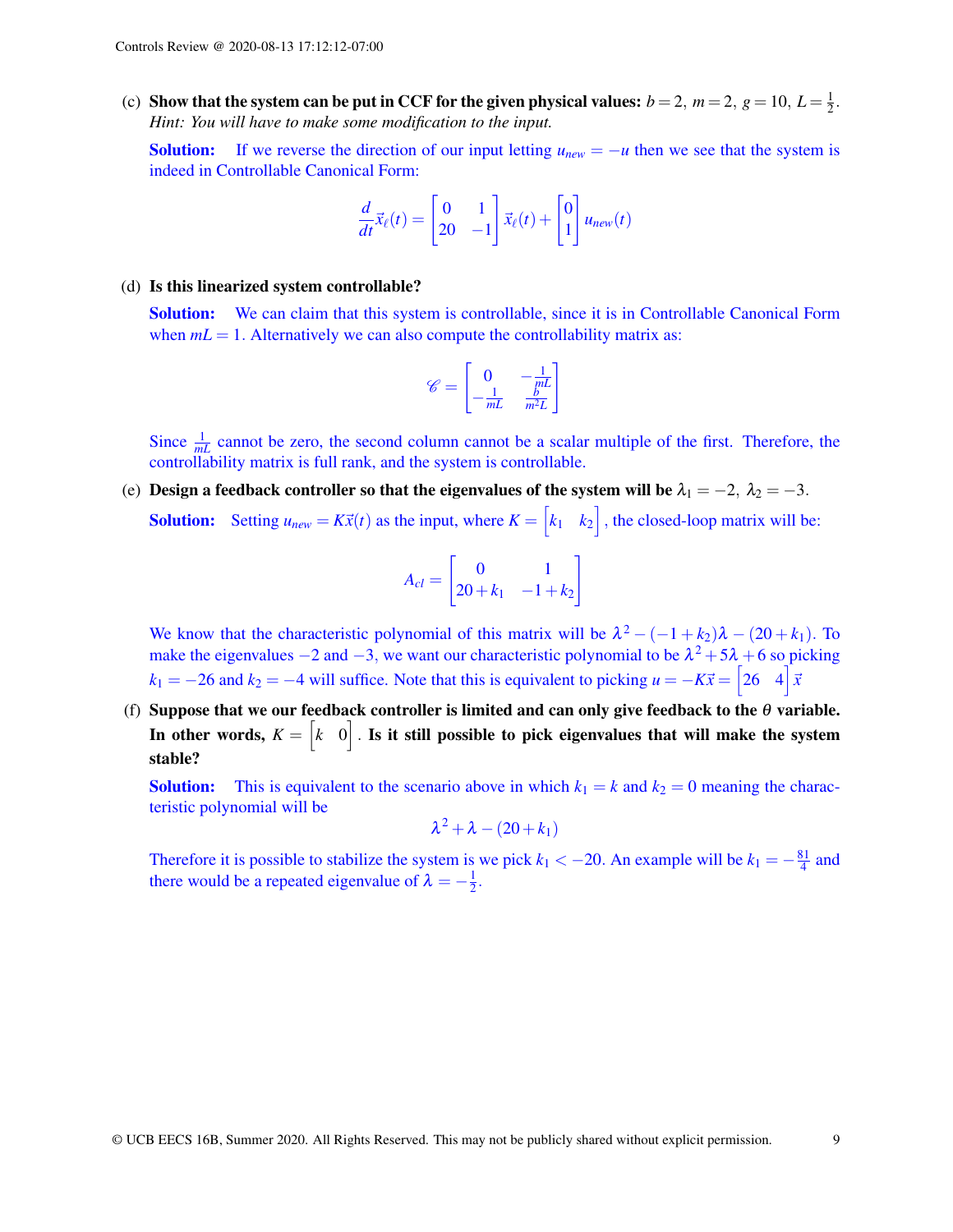#### 5. Controllable Car Form

Recall the car-system can represent the system with the following differential equation with position  $p(t)$ and velocity *v*(*t*)

$$
\frac{d}{dt}\begin{bmatrix}p(t)\\v(t)\end{bmatrix} = \begin{bmatrix}0 & 1\\0 & 0\end{bmatrix}\begin{bmatrix}p(t)\\v(t)\end{bmatrix} + \begin{bmatrix}0\\ \frac{1}{M}\end{bmatrix}u(t)
$$
\n(7)

Assuming  $M = 1$  let us discretize this system with sampling rate  $T = 1$ .

$$
\begin{bmatrix} p[n+1] \\ v[n+1] \end{bmatrix} = \begin{bmatrix} 1 & 1 \\ 0 & 1 \end{bmatrix} \begin{bmatrix} p[n] \\ v[n] \end{bmatrix} + \begin{bmatrix} \frac{1}{2} \\ 1 \end{bmatrix} u[n] \tag{8}
$$

Since the discretized system is unstable, we will try to build a feedback controller  $u[n] = -K\vec{x}[n]$  to stabilize its eigenvalues.

(a) What is the closed loop matrix *Acl*?

**Solution:** The closed loop matrix will be  $A_{cl} = A - BK$ .

(b) Verify that this system is controllable.

**Solution:** The system is controllable since

$$
C = \begin{bmatrix} B & AB \end{bmatrix} = \begin{bmatrix} 0.5 & 1.5 \\ 1 & 1 \end{bmatrix}
$$
 (9)

(c) Find the transformation *T* that puts this system in Controllable Canonical Form **Solution:** The characteristic polynomial is  $\lambda^2 - 2\lambda + 1$  so the *A* and *B* matrices in CCF are

$$
A_c = \begin{bmatrix} 0 & 1 \\ -1 & 2 \end{bmatrix} \qquad B_c = \begin{bmatrix} 0 \\ 1 \end{bmatrix} \tag{10}
$$

The transformation *T* to CCF can be computed as

$$
T = \tilde{C}C^{-1} = \begin{bmatrix} 0 & 1 \\ 1 & 2 \end{bmatrix} \begin{bmatrix} 0.5 & 1.5 \\ 1 & 1 \end{bmatrix}^{-1} = \begin{bmatrix} 1 & -0.5 \\ 1 & 0.5 \end{bmatrix}
$$

(d) Pick values for  $K_c$  so that places both eigenvalues at  $\lambda = \frac{1}{2}$  $\frac{1}{2}$  in the controller basis. Solution: The desired characteristic polynomial that puts both eigenvalues at  $\lambda = \frac{1}{2}$  $rac{1}{2}$  is

$$
\lambda^2-\lambda+\frac{1}{4}
$$

The characteristic polynomial of *Acl* is

$$
\lambda^2 + (-2 + k_1)\lambda + (1 + k_0)
$$

Therefore, picking  $K_c = \begin{bmatrix} -0.75 & 1 \end{bmatrix}$  in the controller basis will set the eigenvalues at  $\frac{1}{2}$ .

(e) Find the controller  $u[n] = -K\vec{x}[n]$  in the standard basis. **Solution:** To convert back to standard coordinates,  $u[n] = -K_c \overline{z}[n] = -K_c T \overline{x}[n]$  which tells us that  $K = K_c T$ .

$$
K = K_c T = \begin{bmatrix} -0.75 & 1 \end{bmatrix} \begin{bmatrix} 1 & -0.5 \\ 1 & 0.5 \end{bmatrix} = \begin{bmatrix} \frac{1}{4} & \frac{7}{8} \end{bmatrix}
$$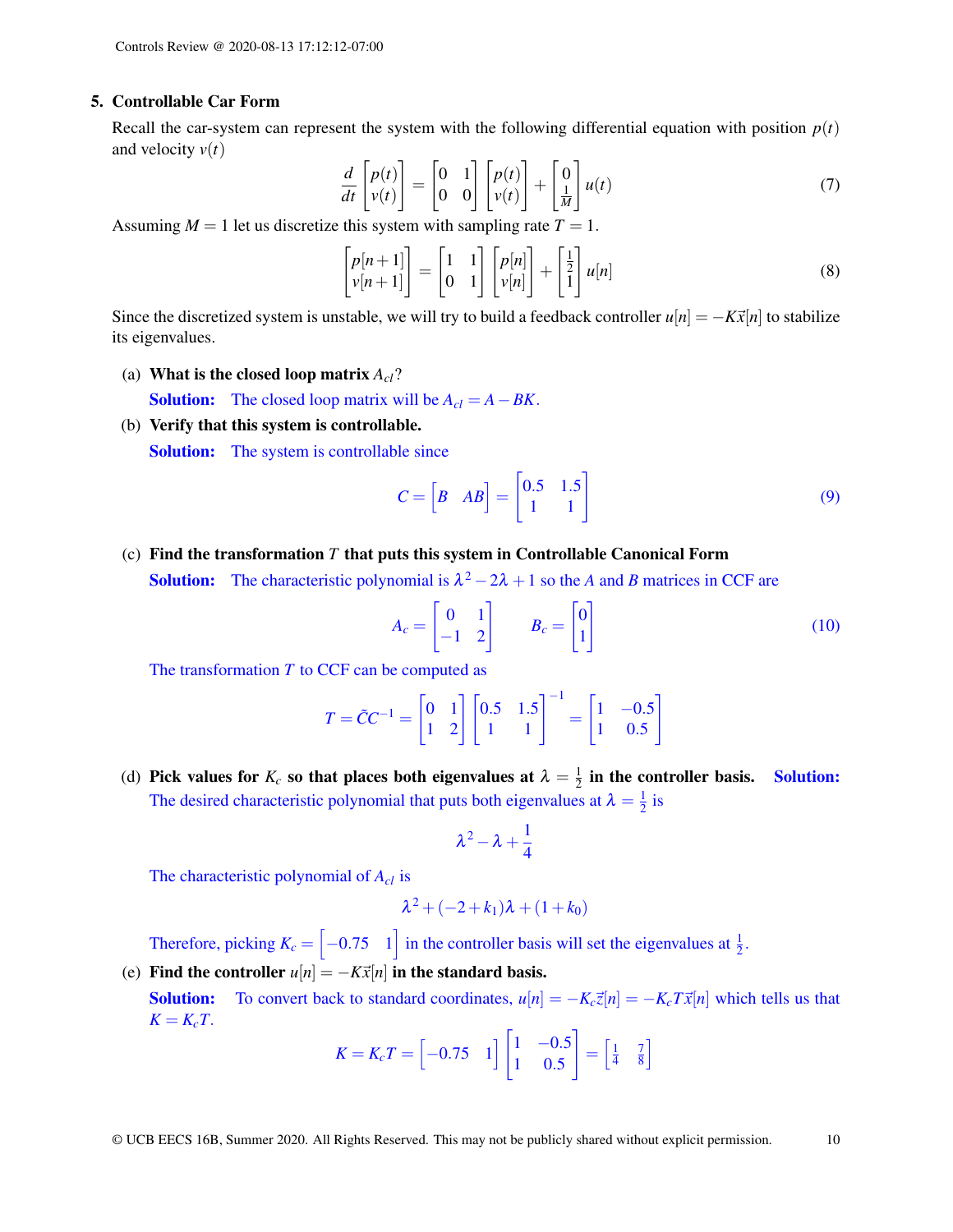#### 6. Day at the Races

Forrest is building his SIXT33N Car to compete at the annual 16B racing competition. In this competition, cars can take any path, but they must stop exactly at the finish line.

Luckily Forrest has found a shortcut in the track so that the car can move in a straight line from start to finish. Therefore, he will use the following discrete-time model giving inputs to his car that weighs 10 kg every 1 s.

$$
\begin{bmatrix} p[n+1] \\ v[n+1] \end{bmatrix} = \begin{bmatrix} 1 & 1 \\ 0 & 1 \end{bmatrix} \begin{bmatrix} p[n] \\ v[n] \end{bmatrix} + \begin{bmatrix} 0.05 \\ 0.1 \end{bmatrix} u[n] \tag{11}
$$

(a) Assuming the car starts at rest, the finish line is 40m away. What inputs can Forrest give to reach the finish line in 2 s?

**Solution:** In two time steps, the dynamics of our system tell us that

$$
\vec{x}[2] = A^2 \vec{x}[0] + \begin{bmatrix} B & AB \end{bmatrix} \begin{bmatrix} u[1] \\ u[0] \end{bmatrix}
$$

Our target state is  $\vec{x}[2] = \begin{bmatrix} 40 & 0 \end{bmatrix}^T$  meaning the inputs will be

$$
\begin{bmatrix} u[1] \\ u[0] \end{bmatrix} = C^{-1} \begin{bmatrix} 40 \\ 0 \end{bmatrix}
$$

Plugging the values in, we get  $u[0] = 400, u[1] = -400$ .

(b) Upon giving these inputs, Forrest's car explodes due to the inputs being too strong. Therefore, he builds a new car and now tries to reach the finish line in 5 s. Set up an optimization problem of the form

$$
\min_{\vec{w} \in \mathbb{R}^5} ||\vec{w}||^2 \text{ subject to } H\vec{w} = \vec{y}
$$
\n(12)

so that the car can reach the finish line with minimum energy.

**Solution:** Let's start by writing out  $\vec{x}[5]$  in terms of the previous states

$$
\vec{x}[5] = A^5 \vec{x}[0] + A^4 \vec{b} u[0] + A^3 \vec{b} u[1] + A^2 \vec{b} u[2] + A \vec{b} u[3] + \vec{b} u[4]
$$

$$
= \begin{bmatrix} A^4 \vec{b} & A^3 \vec{b} & A^2 \vec{b} & A \vec{b} & \vec{b} \end{bmatrix} \begin{bmatrix} u[0] \\ u[1] \\ u[2] \\ u[3] \\ u[4] \end{bmatrix}
$$

$$
\vec{y} = H \vec{w}
$$

Since  $H = \begin{bmatrix} A^4 \vec{b} & A^3 \vec{b} & A^2 \vec{b} & A \vec{b} & \vec{b} \end{bmatrix}$  is a wide matrix of full-rank, we see that the system of equations  $H\vec{w} = \vec{y}$  has infinite solutions. Our goal is to reach  $\vec{y} =$  $\sqrt{40}$ 0 1 with minimum energy or in otherwords, we would like to minimize  $\|\vec{w}\|^2 = w_1^2 + ... + w_5^2$  over all solutions of  $H\vec{w} = \vec{y}$ . This is equivalent to an optimization problem of the form

$$
\min_{\vec{w}\in\mathbb{R}^5} \|\vec{w}\|^2 \text{ subject to } H\vec{w} = \vec{y}
$$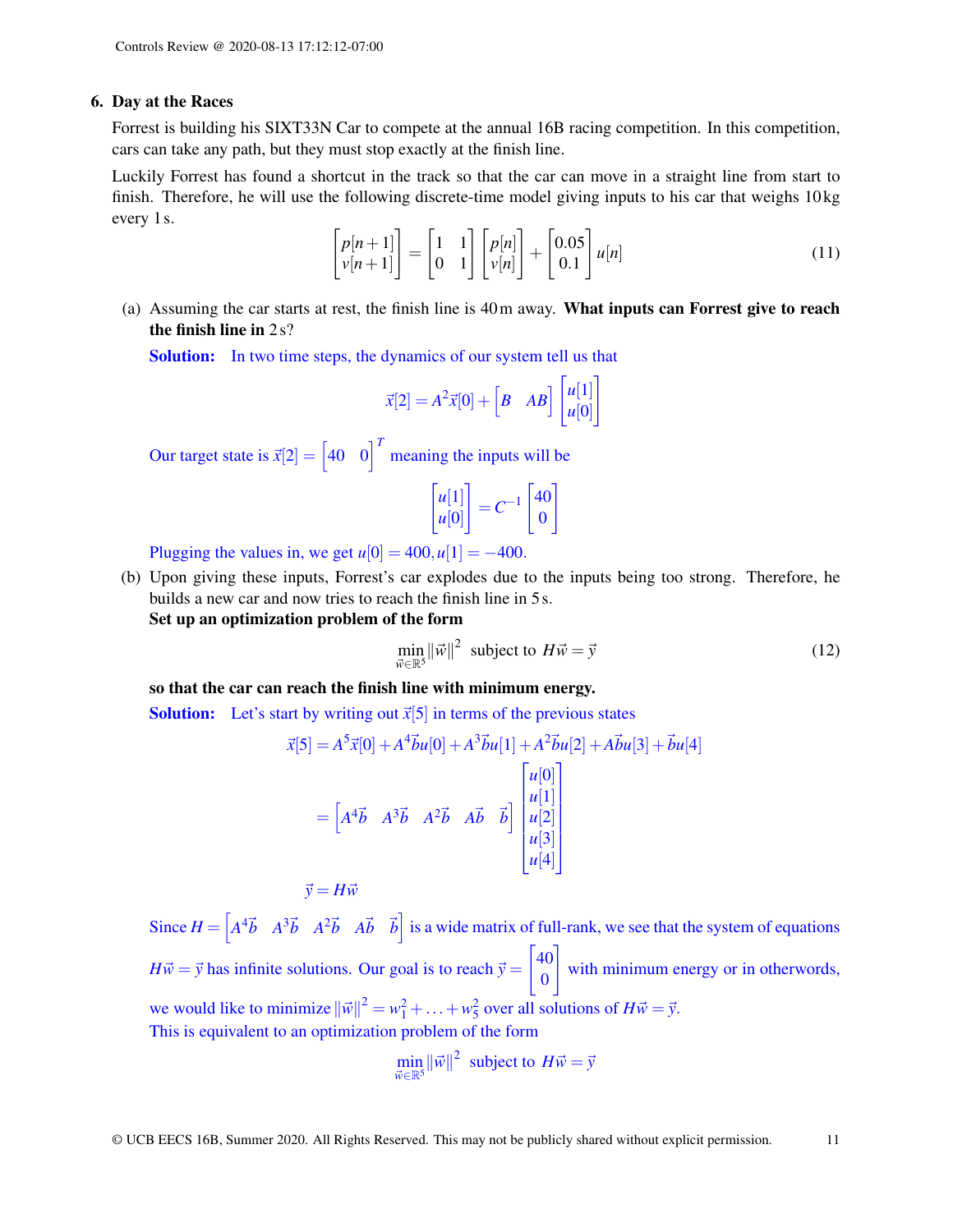(c) Forrest creates 5 checkpoints  $\vec{r}[1],...,\vec{r}[5]$  to ensure that his car is moving in the right direction. Set up an optimization problem of the form

$$
\min_{\vec{w} \in \mathbb{R}^{12}} ||\vec{w}||^2 \text{ subject to } G\vec{w} = \vec{y}
$$
\n(13)

that minimizes the both the energy and the squared distances from each checkpoint.

*Hint: Define distances*  $\vec{d}[k] = \vec{x}[k] - \vec{r}[k]$  *and write out the State-Space equations for*  $\vec{x}[k]$ *. Then try to create a vector*  $\vec{w} \in \mathbb{R}^{12}$  *that represents both the distances and inputs.* 

**Solution:** Let's represent  $\vec{d}$  as the distance between  $\vec{x}$  and  $\vec{r}$  at each time-step  $n = 1$  to 5. This gives us 5 equations of the form

$$
\vec{d}[1] = \vec{x}[1] - \vec{r}[1]
$$
\n
$$
\vdots
$$
\n
$$
\vec{d}[5] = \vec{x}[5] - \vec{r}[5]
$$

For each  $\vec{x}[n]$ , we can write them out in terms of the inputs  $u[0],...,u[n-1]$ .

$$
\vec{x}[1] = A\vec{x}[0] + Bu[0]
$$
  
\n
$$
\vec{x}[2] = A^2\vec{x}[0] + ABu[0] + Bu[1]
$$
  
\n
$$
\vdots
$$
  
\n
$$
\vec{x}[5] = A^5\vec{x}[0] + A^4Bu[0] + \dots + Bu[4]
$$

This can all be massaged into the following constraints

$$
\vec{r}[1] = Bu[0] - \vec{d}[1] \n\vdots \n\vec{r}[5] = Bu[4] + \dots + A^4Bu[0] - \vec{d}[5]
$$

Since our goal is to minimize the following sum,

$$
\sum_{k=1}^{5} \left\| \vec{d}[k] \right\|^2 + \sum_{n=0}^{4} u[n]^2
$$

we can create a vector  $\vec{w} \in \mathbb{R}^{12}$  of the form below and write out our constraints as